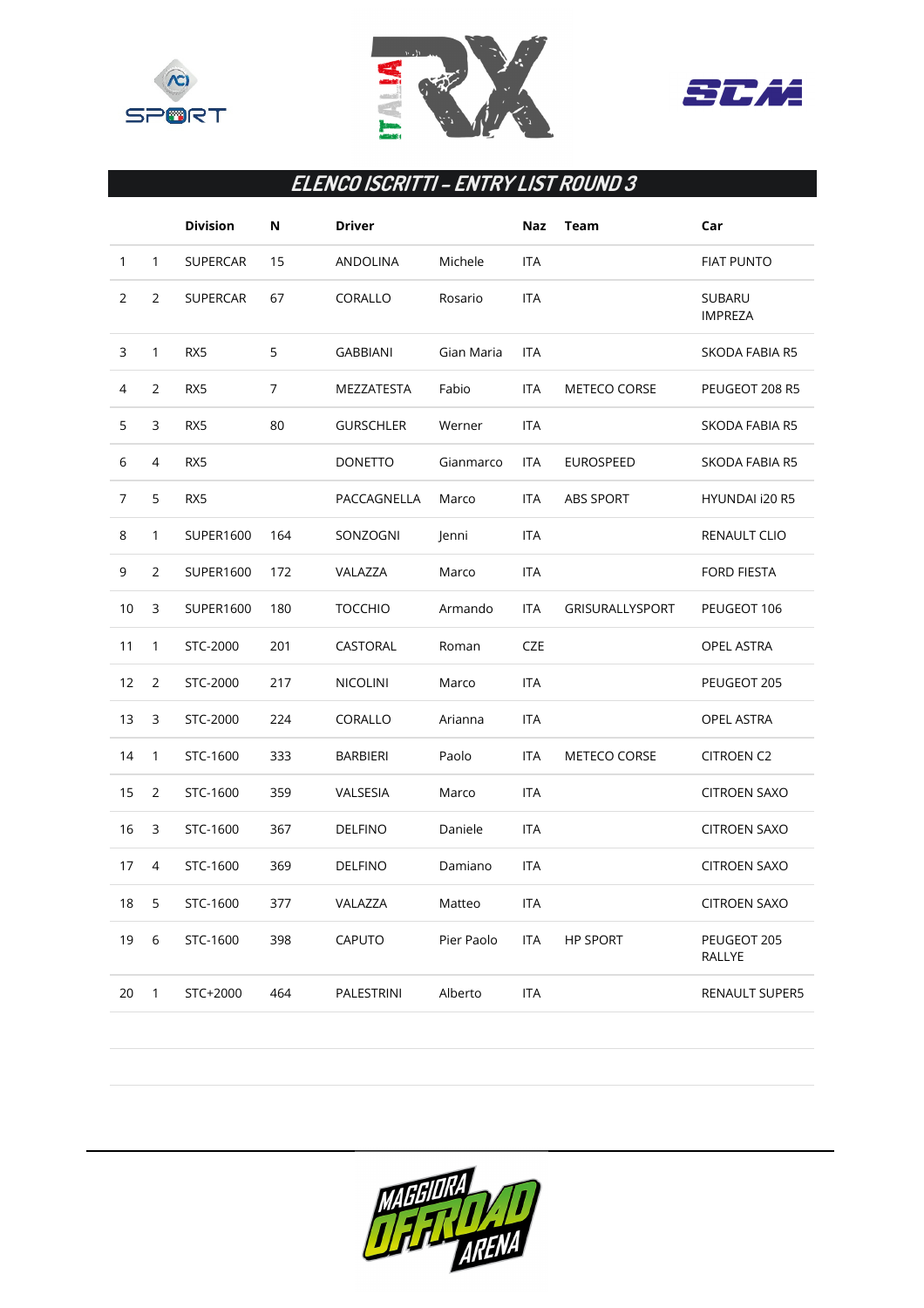





|    |              | <b>Division</b>             | Ν   |          | <b>Driver</b>     |                   | Naz        | <b>Team</b>                             | Car                             |
|----|--------------|-----------------------------|-----|----------|-------------------|-------------------|------------|-----------------------------------------|---------------------------------|
| 21 | $\mathbf{1}$ | <b>KART</b><br><b>CROSS</b> | 610 | $^\star$ | MORLACCHI         | Nicola            | <b>ITA</b> | <b>GRISURALLYSPORT</b>                  | <b>DEMON CAR</b>                |
| 22 | 2            | <b>KART</b><br><b>CROSS</b> | 612 | $\ast$   | <b>LEDDA</b>      | Valentino         | <b>ITA</b> | <b>TEAM AUTOSERVICE</b><br><b>SPORT</b> | YA-CAR                          |
| 23 | 3            | <b>KART</b><br><b>CROSS</b> | 614 |          | VACCIAGA          | Riccardo          | <b>ITA</b> | <b>GRISURALLYSPORT</b>                  | <b>PLANET KART</b><br>CROSS K3  |
| 24 | 4            | <b>KART</b><br>CROSS        | 615 |          | <b>GRIECO</b>     | Nicolò            | <b>ITA</b> | NOVARA CORSE                            | <b>GMN KART</b><br><b>CROSS</b> |
| 25 | 5            | <b>KART</b><br><b>CROSS</b> | 616 |          | CANZIAN           | Riccardo          | <b>ITA</b> | ERREROSSA RACING                        | SPEEDCAR<br><b>XTREME</b>       |
| 26 | 6            | <b>KART</b><br>CROSS        | 618 |          | <b>FONTANA</b>    | Adriano           | <b>ITA</b> | <b>FUNNY TEAM</b>                       | YA-CAR                          |
| 27 | 7            | <b>KART</b><br>CROSS        | 620 |          | <b>CERUTTI</b>    | Marco             | <b>ITA</b> | GRISURALLYSPORT                         | <b>GMN KART</b><br>CROSS        |
| 28 | 8            | <b>KART</b><br>CROSS        | 622 |          | <b>GIACOMOTTI</b> | Nicolas           | <b>ITA</b> |                                         | <b>KEP EVO</b>                  |
| 29 | 9            | <b>KART</b><br>CROSS        | 625 |          | GALLO             | Marcello          | <b>ITA</b> | <b>GRISURALLYSPORT</b>                  | LIFELIVE TN5                    |
| 30 | 10           | <b>KART</b><br>CROSS        | 627 |          | <b>GIACOMOTTI</b> | Maicol            | <b>ITA</b> |                                         | PLANET KART<br>CROSS K3         |
| 31 | 11           | <b>KART</b><br>CROSS        | 632 | $\ast$   | <b>BITTI</b>      | Giuseppe          | <b>ITA</b> | ABC MOTOR SPORT                         | YA-CAR                          |
| 32 | 12           | KART<br><b>CROSS</b>        | 642 |          | <b>STROLA</b>     | Stefano           | <b>ITA</b> |                                         | <b>GMN KART</b><br><b>CROSS</b> |
| 33 | 13           | <b>KART</b><br><b>CROSS</b> | 645 |          | VIGLIAROLO        | Salvatore         | ITA        |                                         | SPEEDCAR<br><b>XTREME</b>       |
| 34 | 14           | KART<br>CROSS               | 651 |          | CANNISTRARO       | Alessio           | <b>ITA</b> | NOVARA CORSE                            | <b>KEP 001</b>                  |
| 35 | 15           | KART<br>CROSS               | 657 | $\ast$   | MARTINELLI        | Marcus<br>Antonio | <b>ITA</b> |                                         | <b>GMN KART</b><br>CROSS        |
| 36 | 16           | KART<br>CROSS               | 658 |          | <b>ROTUNDO</b>    | Christian         | <b>ITA</b> | GRISURALLYSPORT                         | <b>GMN KART</b><br>CROSS        |
| 37 | 17           | KART<br>CROSS               | 659 |          | <b>VILLA</b>      | Alessandro        | <b>ITA</b> | GRISURALLYSPORT                         | <b>GMN KART</b><br><b>CROSS</b> |